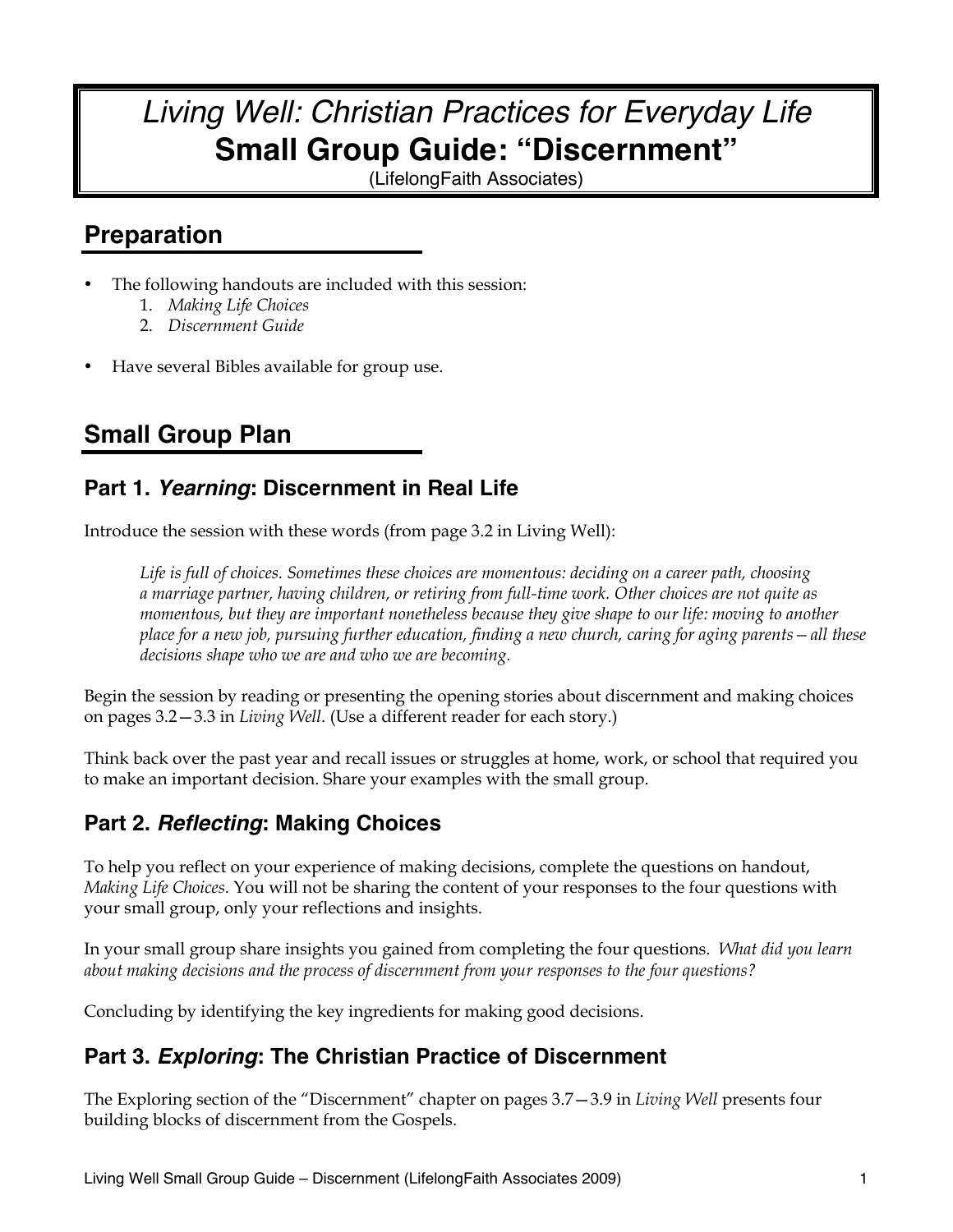- 1) Believe in the Goodness of God
- 2) Believe that Love is Our Primary Calling
- 3) Believe that God Communicates with Us
- 4) Believe in Life

#### **1. The Christian Practice of Discernment**

Begin by reading the introduction to the Christian practice of discernment on page 3.6 in *Living Well*.

Discuss as a group your understanding of discernment and what insights you gained from the brief introduction in *Living Well*.

#### **2. Jesus and Discernment**

Read the "Temptation of Jesus" in Luke 4:1-13 using four actors and a narrator. Select a narrator to read the non-speaker parts of the Gospel story. Select a person to role play Jesus and three people for the Satan role—one for each temptation.

After the Scripture reading read the following reflection from page 3.5 in *Living Well*.

*The story of Jesus' temptation in the desert is an exercise in discernment. Jesus recognizes the temptations for what they are: invitations to satisfy what one hungers for, to be admired, even worshiped, by people, and to own all imaginable goods. The spirit of these temptations runs counter to the Spirit of God in the life of Jesus. This wilderness scene gives us a vivid image of the discrimination involved in discernment. We need to pay attention, to look deep into our lives and sort out the various motivations for our thoughts and actions. Of the many inner and outer voices that prompt us, which will we heed?*

Discuss the following question: *What are the things that distract us ("tempt us") from making good choices?*

#### **3. Building Blocks of Discernment**

Divide into four teams, have each team take one of the four building blocks, and prepare a short presentation for the whole group summarizing the Biblical teaching and commentary in *Living Well* on pages 3-6-3.9 in *Living Well*:

- 1. Believe in the Goodness of God (Psalm 139:1-6)
- 2. Believe that Love is Our Primary Calling (Mark 12:28-31)
- 3. Believe that God Communicates with Us (John 14:16-17, 26)
- 4. Believe in Life (Deuteronomy 30:15-16, 19)

Have each team present their reflections.

Conclude by sharing your responses to the following questions:

- What insights about making decisions and discernment did you gain from the four building blocks?
- How could you apply these building blocks to making decisions as an individual and/or household?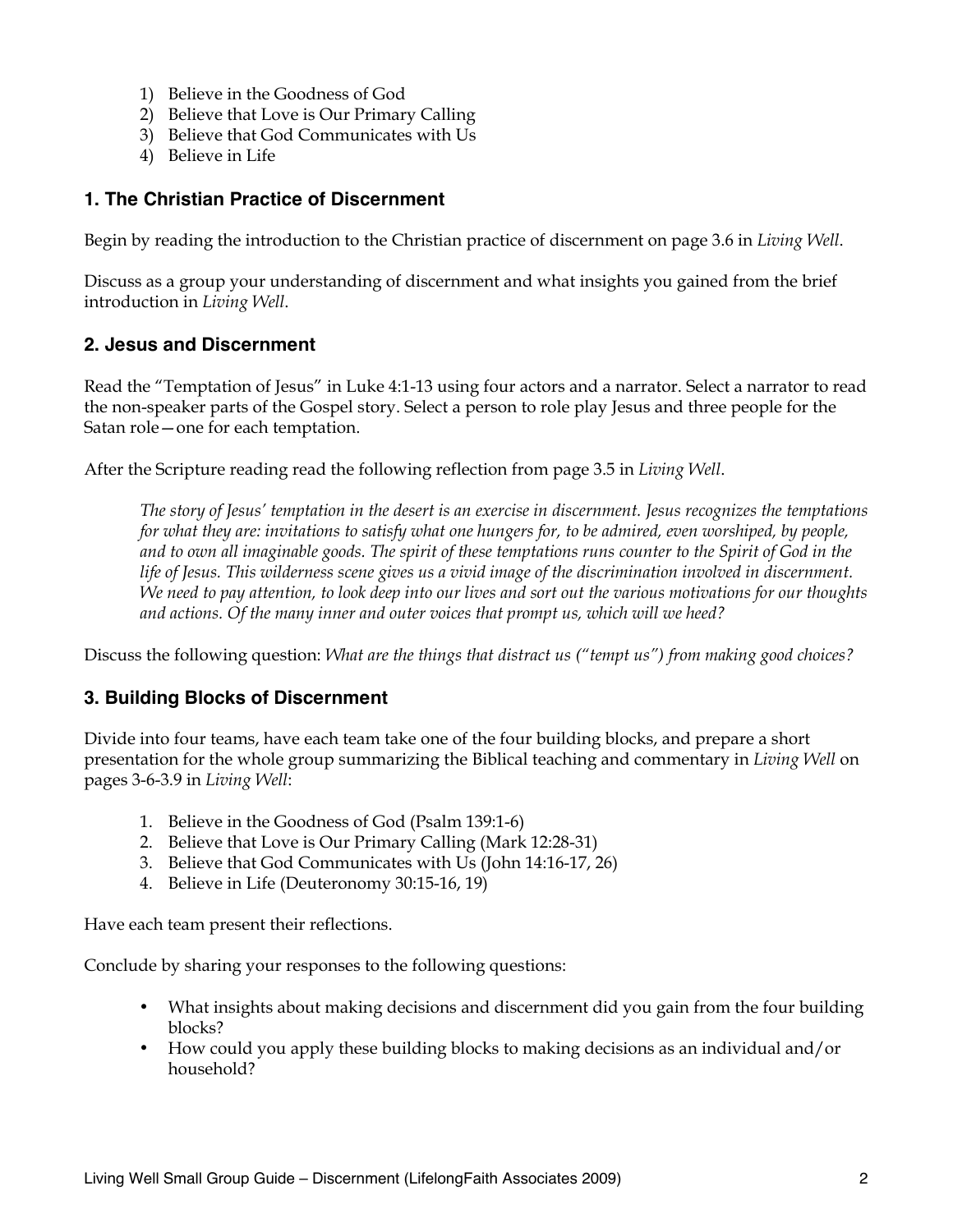## **Part 4.** *Living***: Application of the Christian Practice of Discernment to Daily Life**

#### **1. Practicing Discernment**

To see how the discernment process works in action select one of the five opening stories on pages 3.2- 3.3 in *Living Well*, and use the discernment process described on pages 3.10-3.13 in *Living Well* to write a "case study" of how you would apply the discernment process to this life choice. You can record your group's responses to the questions/actions at each stage of the process using the *Discernment Guide* handout.

Conclude by reflecting on the discernment "case study" and its application to a real life situation:

- What did you find helpful about the discernment process?
- What was difficult? What was unhelpful?
- How did the process connect to one's faith and relationship with God?
- What did you learn about the process of discernment from this activity?
- How can you use this process in your own life?

#### **Additional Options for Practicing Discernment**

- You can invite one or more people from your church to share a personal story of how they have practiced the discernment process using the *Discernment Guide* as a framework for their presentation. Be sure to have a variety of situations to connect with the participants.
- You can use a segment from a film in which an individual or family is faced with a decision. Use the film to "set-up" the situation and then use the *Discernment Guide* to develop a response to the questions/actions, illustrating how someone might use the process in this situation.

#### **2. Applying the Discernment Process**

To apply the discernment process to your own life review the two decisions that you identified at the beginning of the session: the wise decision and the one they regret. Analyze the two decisions using the 10 "steps" in the *Discernment Guide*. Work through each step in the process noting things you did and did not do, and what you would do differently now using the process in the *Discernment Guide*.

After a time for reflection, consider the following question and share your insights with the group: *How can using the process of discernment be beneficial to me (and my family) and improve my decision-making?* 

Conclude by reading "The Benefits of Discernment" on page 3.13 in *Living Well*.

## **Part 5.** *Praying***: Practicing Discernment Daily—Paying Attention to God**

Conclude the session by experiencing the Prayer of Examen found on page 3.15 in *Living Well*. Play reflective music in the background during the prayer. Have one member of the group lead everyone through the process.

The Prayer of Examen helps us look for traces of God's actions in our daily life, individually or as a household. It is usually done in the evening, looking back over the day, or it can be done as a household at the evening meal. This is a time of quiet to spend alone or with each other in the presence of God.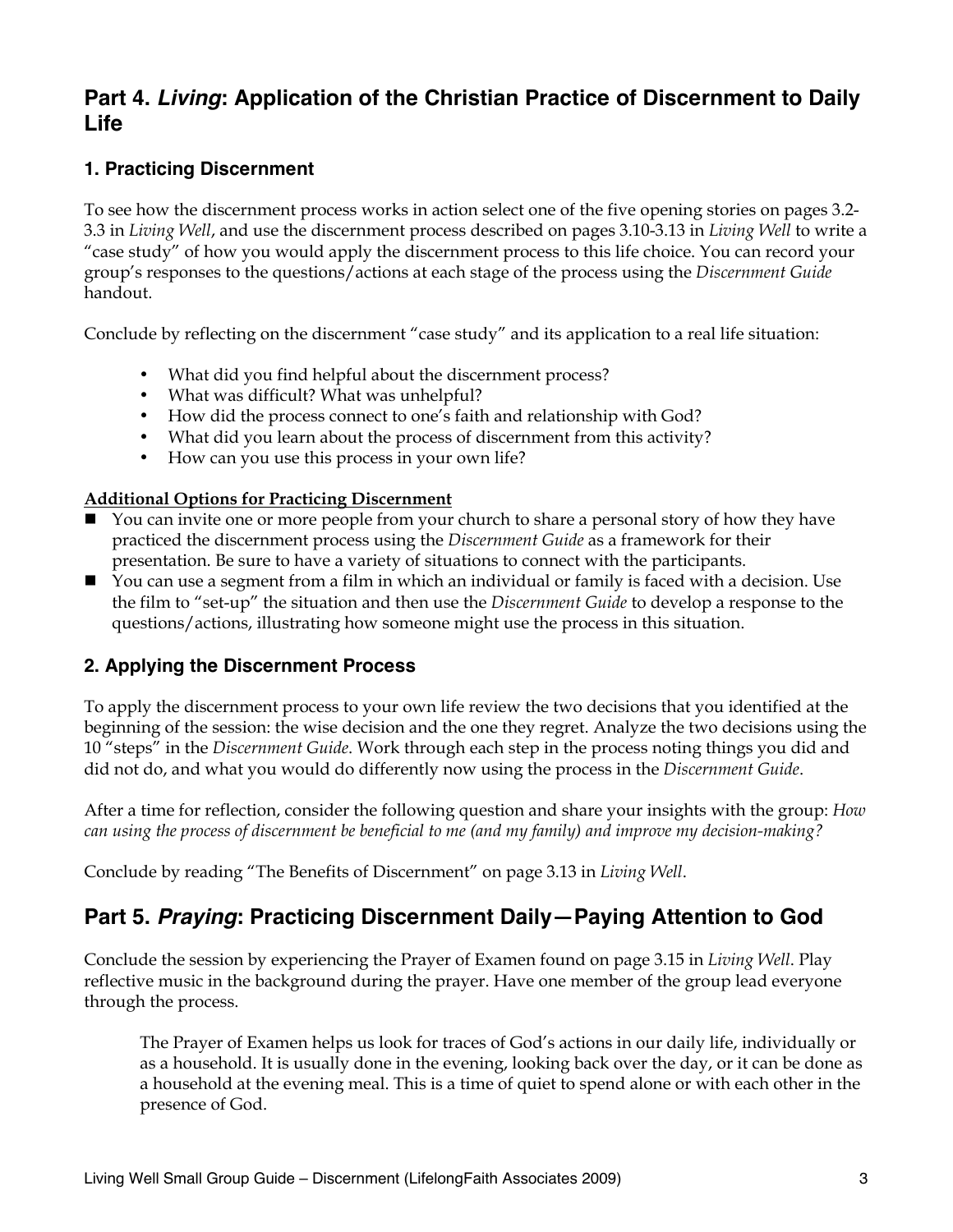1. First, note the gifts God has given you today. Give thanks for all God's gifts and benefits.

*Pause for reflection.* 

2. Ask God that this reflection be a time of special grace and revelation. You can use these words:

*Be near us now Lord. Let us look together at the day*.

*Pause for reflection.*

3. Review the day with God. Look at the stirrings of your heart, your thoughts, your choices as the day progressed. Which have been of God? Which not? What does God want to say to you about both?

*Pause for reflection.*

4. Give God thanks and ask for forgiveness for any failure or omission, and for healing from their effects. Use these or similar words:

*Gracious God, everything is a gift from you. I give you thanks and praise for the gifts of today, such as …. I ask your forgiveness and mercy for …. I ask your healing in ….*

*Pause for reflection.*

5. Look forward to the next day, and plan concretely with God how to live it according to God's desire for your life. Ask for the graces you desire for tomorrow. *Lord God, continue to be present with me in my life each day.*

*Pause for reflection.*

(From: *The Art of Discernment: Spiritual Practices for Decision-Making*, by Elizabeth Liebert)

Close the session with one of the prayers on page 3.16 in *Living Well*.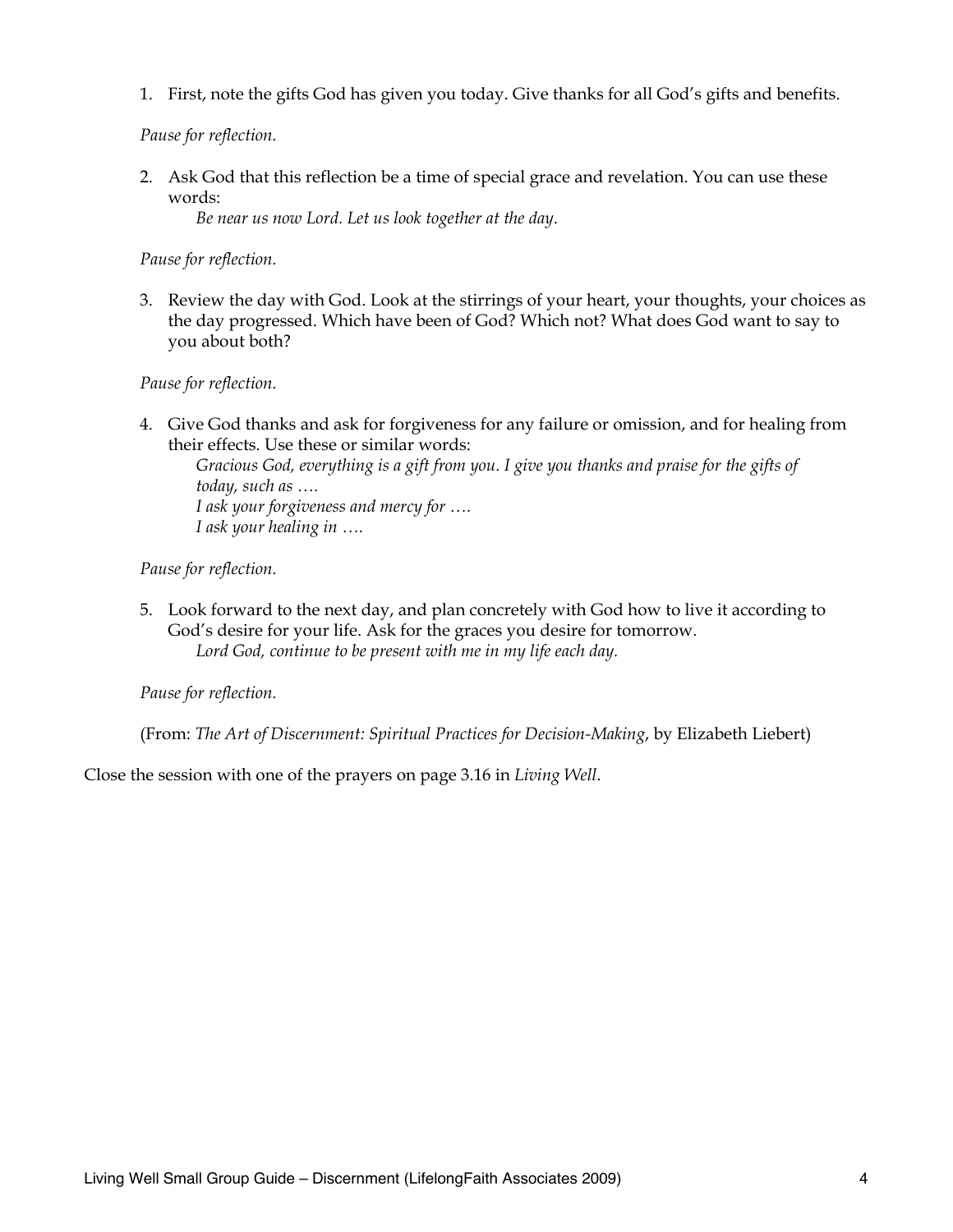## **Making Life Choices**

*Complete this reflection as an individual or as a whole family.*

- **1. Recall a decision that in retrospect was a wise one.** 
	- **How did you make it?**
	- **What factors did you weigh?**
	- **With whom did you consult? How did you manage opposing points of view?**
	- **What would have been the consequences if you had made a different decision?**
	- **Where was God in this decision?**

- **2. Recall a decision you made that you now regret.** 
	- **What was the process by which you made that decision?**
	- **Have you since discovered clues about how you could have decided differently?**
	- **Where was God in this decision?**

- **3. Make a short list of persons you might call when you are faced with a tough decision. What do you look for from these persons? How do they help you?**
- **4. When you think about the major decisions you have made in your life, how have your religious or spiritual values influenced your decisions?**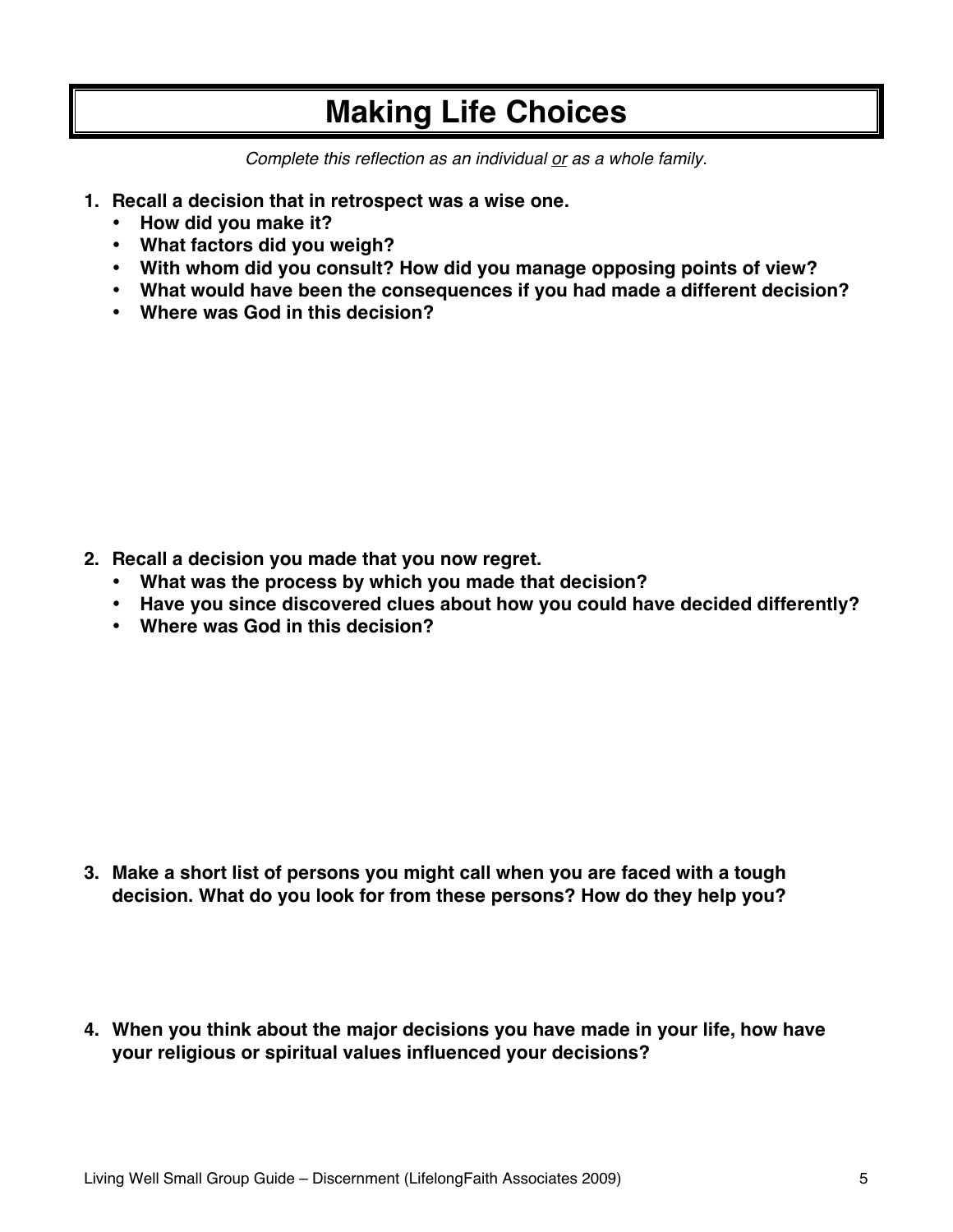# **Discernment Guide**

#### **1. Name the issue.**

#### **2. Pray for enlightenment.**

#### **3. Gather appropriate data.**

- $\Box$  consult Scripture
- $\Box$  seek the advice of trusted advisors
- $\Box$  heed the collective sense and wisdom of the Christian community
- $\Box$  read widely and deeply the best ancient and contemporary thinking
- $\Box$  pray

#### **4. Sort our thoughts and data.**

- $\blacksquare$  thoughts toward our self
- thoughts toward God
- $\blacksquare$  thoughts toward evil

Is the choice that seems to be emerging God's way for us?

#### **5. Virtually live the decision.**

#### **6. Look for a confirming sign.**

- $\Box$  Can we live in the two weeks of virtually implementing the decision?
- $\Box$  Is there a confirming sign?
- $\Box$  Is there joy, peace, or consolation or is there discomfort, restlessness, or anxiety?

#### **7. Make the decision.**

#### **8. Implement the decision.**

- $\Box$  Can my decision be broken down into steps? If so, note an appropriate order.
- $\Box$  Does anyone need to be informed about this decision in advance of its implementation? If so, what is the best way to do that?
- $\Box$  Who besides me might be involved in carrying out the decision? How will I invite them to this role?
- $\Box$  If some of them choose not to join me, what will I do?
- $\Box$  Who will support me along the way?
- $\Box$  If reflecting and praying on these practicalities elicits some fear or resistance, weigh this against the experience of spiritual freedom that resulted from your decision. Ask for the grace to act from that place of spiritual freedom.

#### **9. Ritualize the decision.**

#### **10. Guard your heart and watch your thoughts.**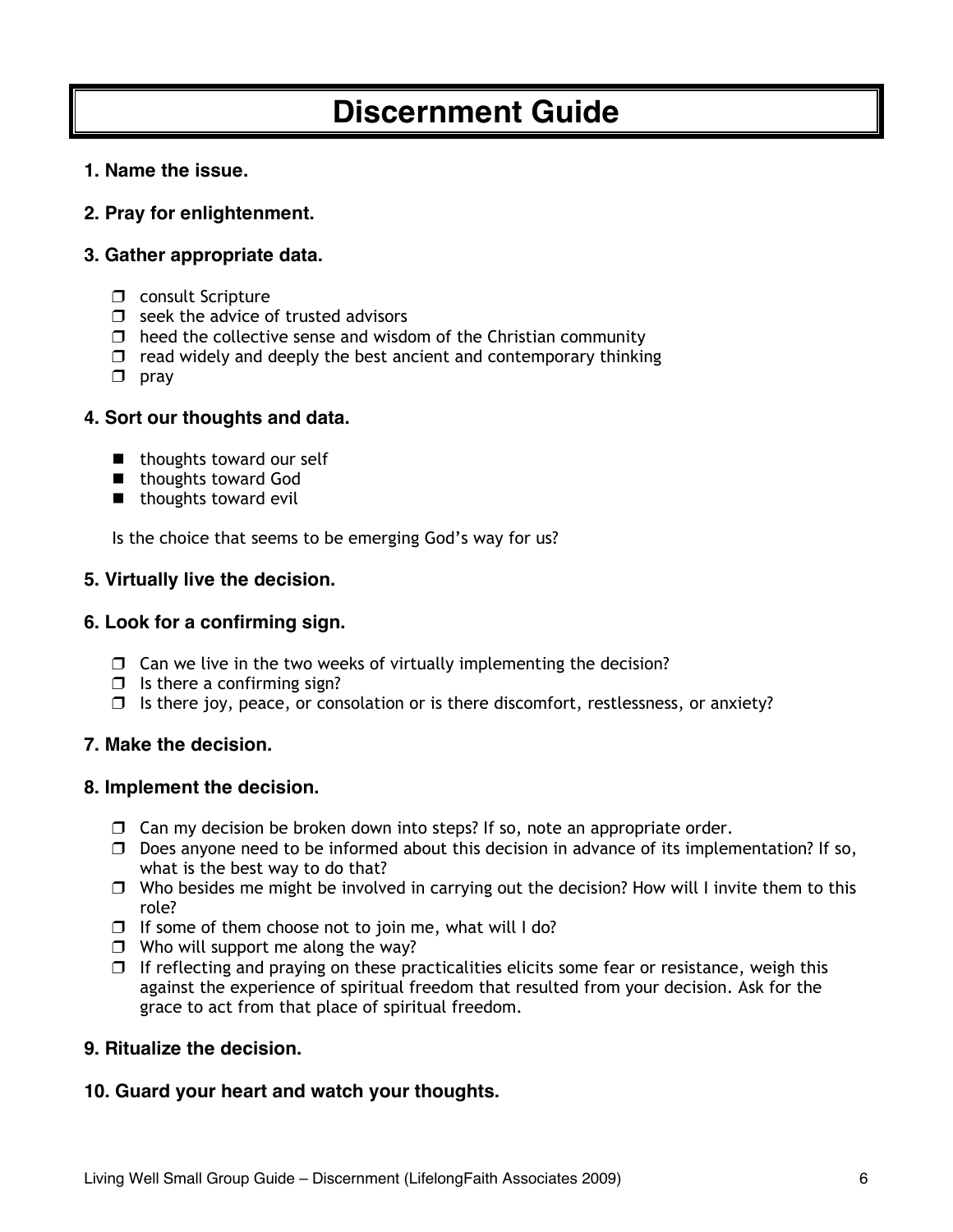# **Resources for Developing the Christian Practice of Discernment**

"Discernment." Frank Rogers. *Practicing Our Faith*. Dorothy C. Bass, editor. San Francisco: Jossey-Bass, 1997.

D*iscernment: A Path to Spiritual Awakening*. Rose Mary Dougherty. New York: Paulist Press, 2009. [DVD also available]

How does God fit into our decisions and life choices? How do we discern what fits with who we are? How do we live discerning lives? Discernment is the process of realizing, and then following, our spiritual paths. In this book, lifelong spiritual guide Rose Mary Dougherty explains the essentials of cultivating a discerning heart. Drawing on the teachings of Christianity, other spiritual traditions, and her own life experiences, the author guides readers across the sometimes difficult terrain of spiritual discernment and invites them to explore their own experiences. She reminds them that opportunities for discernment are embedded into all of life and that ultimately discernment is a way of life in and of itself.

#### *Living into the Answers: A Workbook for Personal Spiritual Discernment*. Valerie K. Isenhower and Judith A. Todd. Nashville: Upper Room Books, 2008.

*Living into the Answers* teaches a way to ask for and receive God's guidance as you approach an issue or choice. "Large or small, the decisions of life point toward particular paths," write Isenhower and Todd. "Paying attention to the process of discerning God's desire for our life starts us on a journey that leads to abundant life. …It opens us to a larger number of life choices and to a more interactive relationship with God who calls us for future possibilities." Discernment isn't magic. It isn't passive. Discernment isn't a complicated mystical practice. Rather, it's a process of listening and choosing based on the understanding that God is to be at the center of decision making. The authors explain how to live in a way that satisfies the yearning for a deeper connection with the spiritual. There may not always be one "right" answer because there's no shortcut to knowing which job to take, house to buy or relationship to pursue. But we don't have to make these decisions alone. As people of faith, we know every aspect of our lives is important to God, who created us for a purpose. *Living into the Answers* is an inspiring and practical personal workbook that introduces tools and practices that invite God in as we consider priorities and alternatives, guides us to create prayerfully considered options, and helps us live with the confidence that God will use our choices to invite us into a deeper and more fruitful relationship.

*Sacred Compass: The Way of Spiritual Discernment*. J. Brent Bill. Brewster, MA: Paraclete Press, 2008. How do you discover God's will for your life—every day? *Sacred Compass* offers a fresh and deeper way of living a God-directed life. J. Brent Bill draws on the quiet beauty of the Quaker path to show how spiritual discernment is more about sensing God's gracious presence than it is about making the right decisions. As you use this book to chart your own spiritual course, you will find yourself led to unexpected places, comforted by the knowledge that God uses all of our experiences to bring us close.

#### *Tools Matter for Practicing the Spiritual Life*. Mary Margaret Funk. New York: Continuum, 2001. (See chapter 7. Tools of Discernment)

*Tools Matter* presents more than two dozen "tools" or practices of the spiritual life. Many of these (such as fasting, vigils, ceaseless prayer, and manual labor) derive from desert mothers and fathers of the fourth and fifth centuries, but just as many come from later times: the